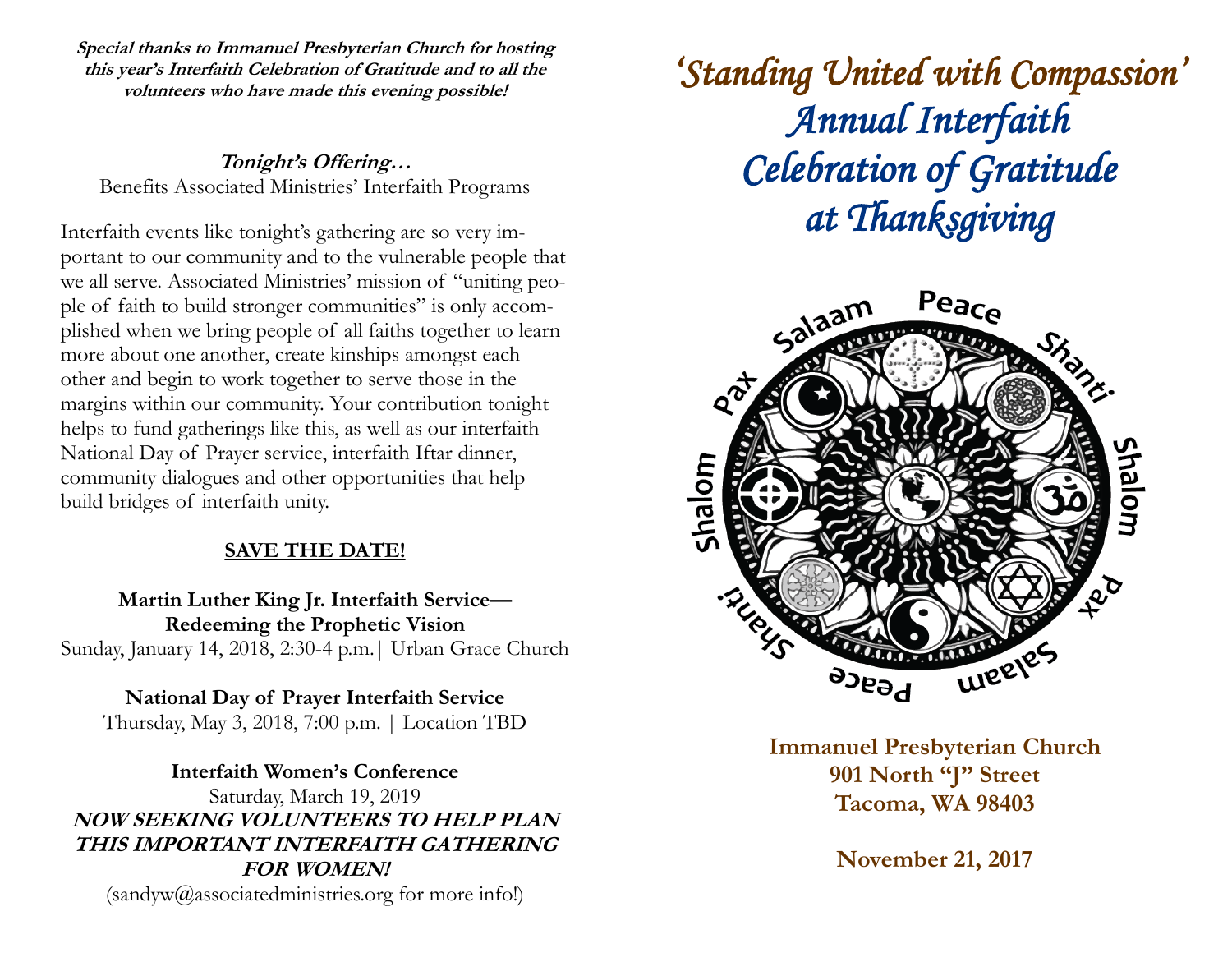#### **Musical Talent**

\*\*\*\*\*\*\*\*\*\*\*\*\*\*\*\*\*\*\*\*\*\*\*\*\*\*\*\*\*\*\*\*\*\*\*\*\*\*\*\*\*\*\*\*\*\*\*\*\*\*\*\*\*\*\*\*\*\*\*\*\*\*\*

"Heal Us Now" by Leon Sher

#### **Order of Gathering**

| Welcome<br>Rev. Dave Brown, Immanuel Presbyterian Church<br>Mike Yoder, Executive Director, Associated Ministries    |                                                              | Temple Beth El Shir Simcha Choir<br>Led by Cantor Geoffrey Fine                                                                                  |
|----------------------------------------------------------------------------------------------------------------------|--------------------------------------------------------------|--------------------------------------------------------------------------------------------------------------------------------------------------|
| <b>Expression of Gratitude</b>                                                                                       | Rev. Dave Brown<br>Mayor Marilyn Strickland                  | "Look at the World"<br>Immanuel Presbyterian Choir<br>Led by Jeff Orr                                                                            |
| Gathering Song (All) - page 3                                                                                        | "God Welcomes All"                                           | "A Poor Wayfaring Man of Grief" by George Coles &                                                                                                |
| **Procession of Light**                                                                                              |                                                              | <b>James Montgomery</b><br>The Pogue Family<br>The Church of Jesus Christ of Latter-day Saints                                                   |
| Prayer                                                                                                               | <b>Cantor Geoffrey Fine</b><br>Temple Beth El                | "This is Our Song"<br>La Voz de Paz Interfaith Choir                                                                                             |
| "Heal Us Now"                                                                                                        | Temple Beth El Shir Simcha Choir                             | Led by Karla Jo Tupper                                                                                                                           |
| Reading<br>Compassion-Henri J.M. Nouwen*                                                                             | Anne Tropeano, Pastoral Associate<br>St. Leo Catholic Parish | "In This House" by Beth Schafer<br>Thanksgiving Interfaith Choir<br>Led by Cantor Geoffrey Fine                                                  |
| Chant—Ishq Allah Mahbood Lillah<br>Majid Worthen<br>Sufi Ruhaniat International                                      |                                                              | Thank you to the Planning Committee!<br>Rev. Dave Brown, Immanuel Presbyterian Church                                                            |
| "Look at the World"                                                                                                  | Immanuel Presbyterian Choir                                  | Carole Breitenbach, Immanuel Presbyterian Church<br>Jeff Orr, Immanuel Presbyterian Church                                                       |
| Reading/Chant                                                                                                        | Rev. Kojo Kakihara<br>Tacoma Buddhist Temple                 | Rev. Frances Lorenz, Center for Spiritual Living<br>Cantor Geoffrey Fine, Temple Beth El<br>Karla Jo Tupper, Baha'i's of Pierce County-Peninsula |
| Offering                                                                                                             | Mike Yoder                                                   | Rev. Linda Hart, Tahoma Unitarian Universalist Congregation<br>Jerry Waterhouse, St. Leo's Catholic Parish                                       |
| "A Poor Wayfaring Man of Grief"<br>The Pogue Family<br>Lincoln Ward, The Church of Jesus Christ of Latter-day Saints |                                                              | Mike Yoder Associated Ministries<br>Sandy Windley, Associated Ministries<br>6                                                                    |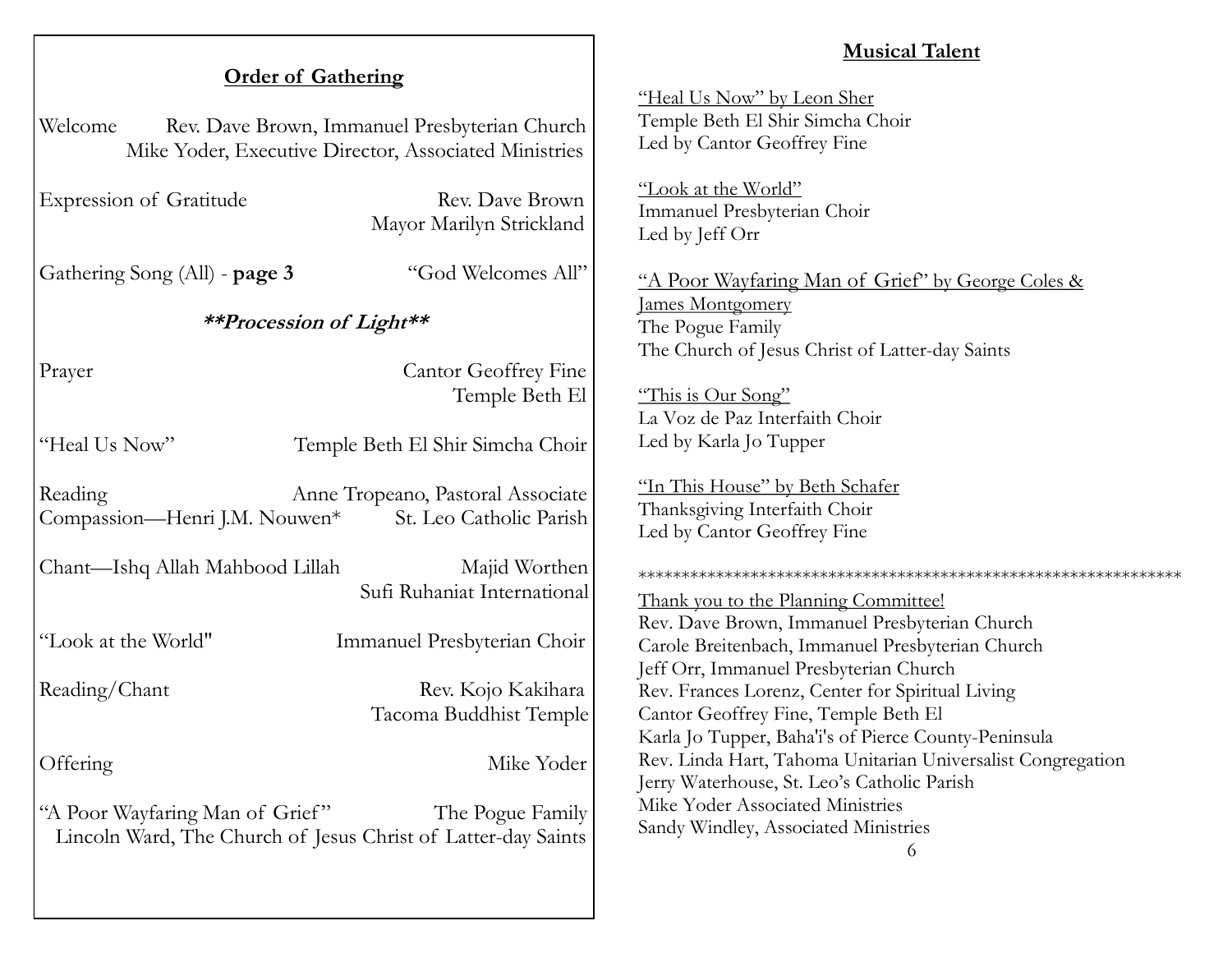| <b>Congregational Closing Song</b>      |
|-----------------------------------------|
| Led by Thanksgiving Interfaith Choir    |
| <b>Directed by Cantor Geoffrey Fine</b> |

**"In This House"** Lyrics by Beth Schafer

## **CHORUS**

**In this house, in this house, it all comes together in this house**

**In this house, in this house, it all comes together in this house of God.**

In this house beats the heart of a family In this house is the center of a community We study and we pray, find meaning in each day In this house, in this house, in this house

In this house we can shelter, we can clothe and feed In this house there is always help for those in need A stranger makes a friend, becomes inspired again In this house, in this house, in this house

## **CHORUS**

A house of study (in this house), a house of prayer (in this house)

A house of gathering (in this house), from everywhere (in this house)

How lovely (in this house) when our voices join together (in this house)

Blessing upon blessing built these walls (in this house)

## **CHORUS**

## **Order of Gathering, con't.**

Prayer "The Kinship of Gratitude" Rev. Frances Lorenz Center for Spiritual Living

Prayer/Supplication Huda Al Gazali & Alaa Al Shaibani Islamic Center of Tacoma

"This is Our Song" La Voz de Paz Interfaith Choir

Closing Prayer & Benediction Rev. Linda Hart Tahoma Unitarian Universalist Congregation

Closing Song "In This House" **Page 5** Thanksgiving Interfaith Choir

> Join us for a reception immediately following in Immanuel's Fellowship Hall downstairs!



 $\mathcal{D}$ 

As a courtesy to one another, please POWER OFF all cell phones. Additionally, to hold the sacred space we share, we ask that there be no applause during the service. Thank you!

5